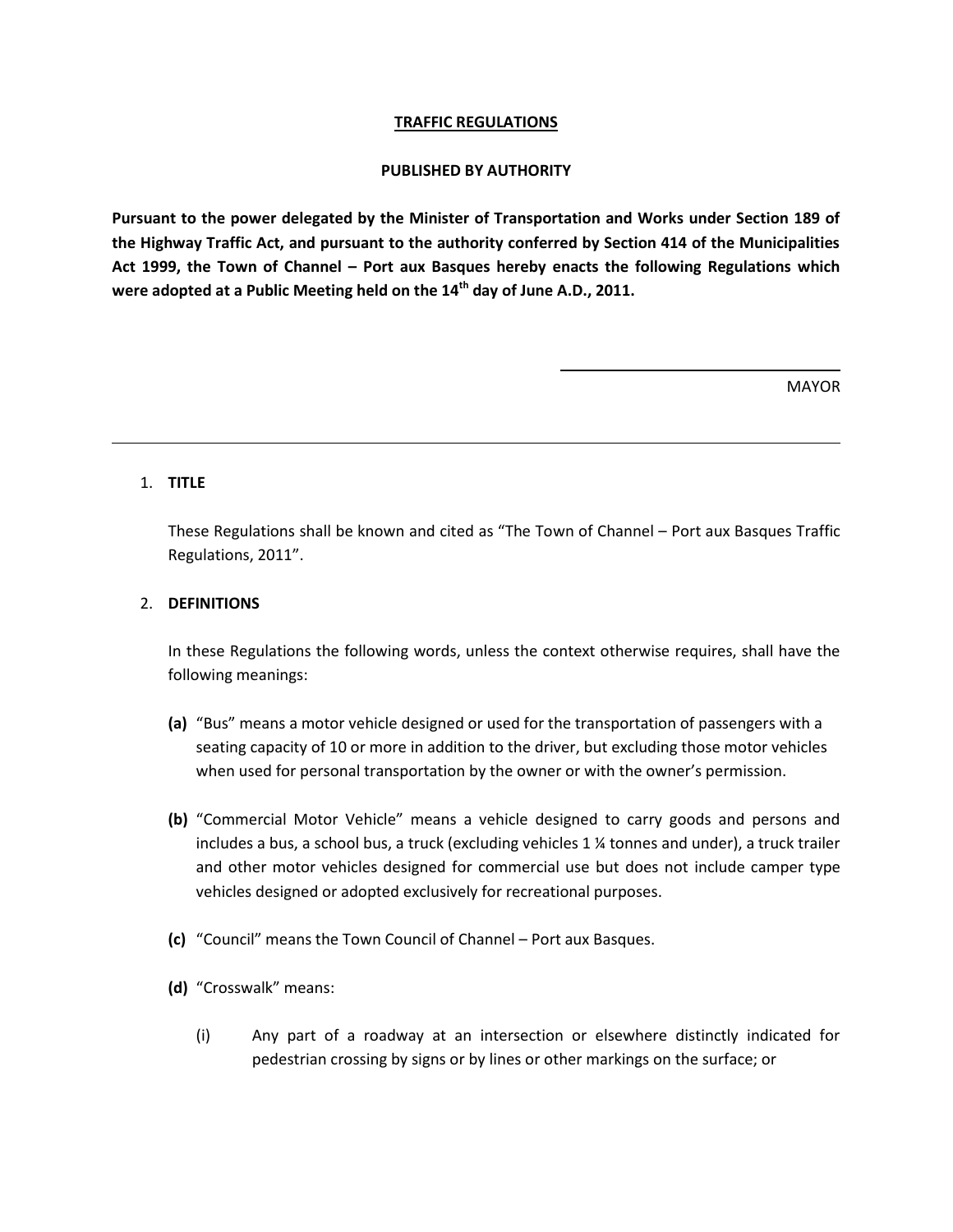- (ii) The part of a roadway at an intersection that is included within the connection of the lateral lines of the sidewalks of the opposite sides of a highway, measured from the curbs, or in the absence of curbs, from the edge of the roadway.
- **(e)** "Driveway" means a clearly defined private roadway, path or passage or a like opening or space which is wide enough, but not wider than is necessary for the passage of a motor vehicle, whereby the owner, occupier or user of property has vehicular access from the roadway to a point within the property.
- **(f)** "Emergency Vehicle" means:
	- (i) A motor vehicle driven by a constable or by a member of the police branch of any of Her Majesty's Armed Forces or a peace officer being a member of the Royal Newfoundland Constabulary or the Royal Canadian Mounted Police where there is an urgent emergency justifying the rate of speed in excess of any maximum rate of speed provided for in these Regulations;
	- (ii) A motor vehicle carrying firefighting equipment in responding to an alarm of fire;
	- (iii) An ambulance responding to a call or transporting a patient where there is an urgent emergency justifying a rate of speed in excess of any maximum rate of speed provided for in these Regulations; or
	- (iv) A motor vehicle where there is an urgent emergency.
- **(g)** "Highway" means a place or way, including a structure forming part of the place or way, designed and intended for, or used by the public for the passage of traffic and includes all the space between the boundary lines of the place or way.
- **(h)** "Intersection" means the area enclosed within the prolongation or connection of the lateral curb lines or if there are no curb lines, the lateral boundary lines of two or more highways that join one another at an angle, whether or not one of the highways cross the other.
- **(i)** "Motor Vehicle" means a vehicle propelled, driven or controlled otherwise than by muscular power, other than a trailer or a vehicle running on fixed rails.
- **(j)** "Municipal Enforcement Officer" means for the purpose of these Regulations a peace officer with the powers as outlined in the Municipalities Act, M-24, RSN 1999 and amendments and as outlined in the Highway Traffic Act, RSN 1990 Chapter H-3 and amendments.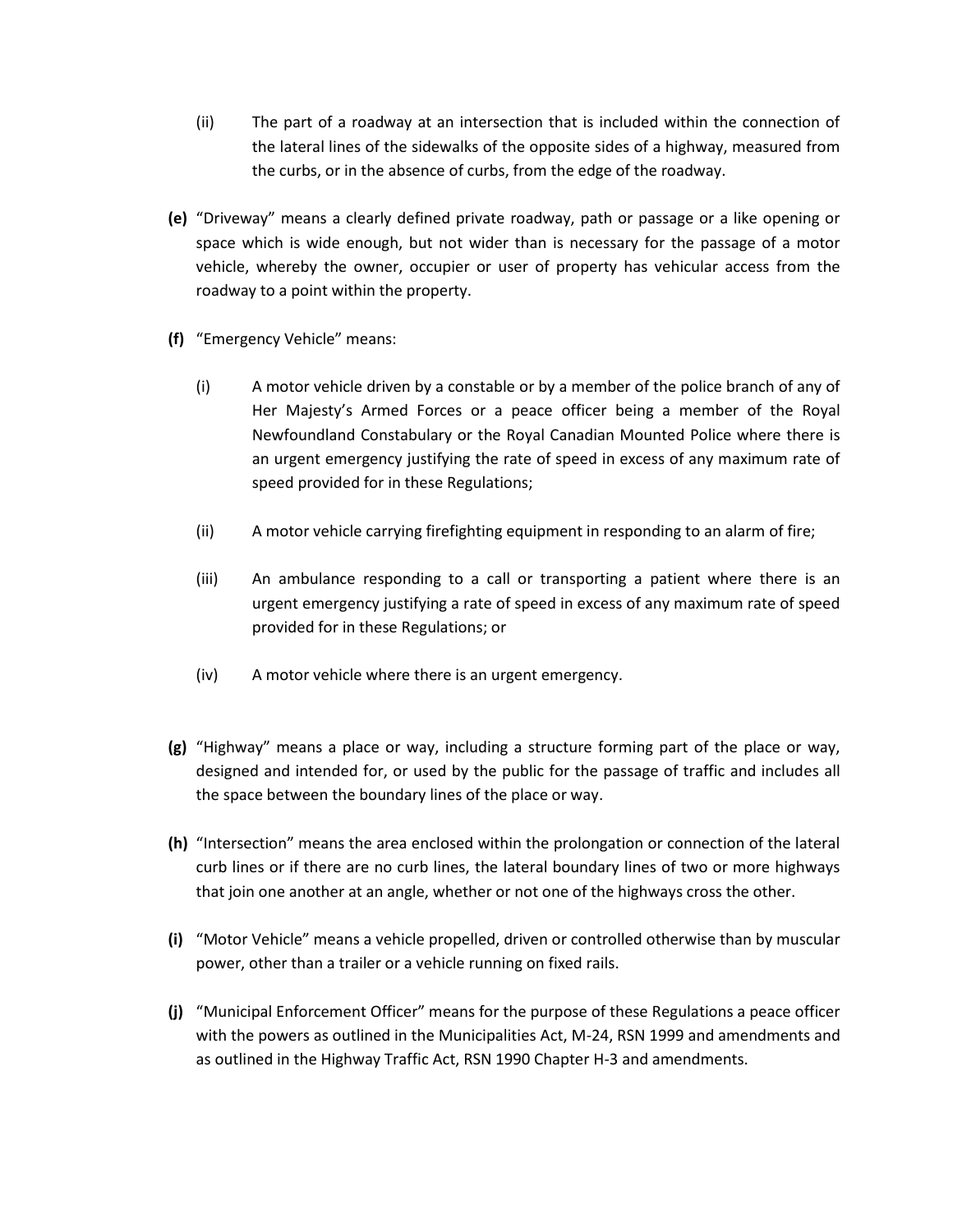- **(k)** "Operator" means a person driving a motor vehicle on a highway or who has the care or control of the motor vehicle on a highway whether in motion or not.
- **(l)** "Owner" means:
	- (i) The person who holds the legal title to a vehicle; or
	- (ii) In the case of a vehicle that is registered, the person in whose name it is registered.
- **(m)** "Park" means to permit a vehicle whether occupied or not, to stand otherwise than temporarily for the immediate purpose of and while actually engaged in loading or unloading goods or taking up or setting down passengers or in obedience to Traffic Regulations or traffic signs or the direction of a traffic officer.
- **(n)** "Pedestrian" means a person on foot, a handicapped person in a wheelchair, or a child in a carriage or on a sleigh being pushed or pulled.
- **(o)** "Persons" means any persons, firm, partnership, association, corporation, or any organization of any kind.
- **(p)** "Regulations" means Town of Channel Port aux Basques Traffic Regulations made under the authority of the Highway Traffic Act and amendments and the Municipalities Act and amendments.
- **(q)** "Roadway" means a portion of a highway that is improved, designed, or ordinarily used for vehicular traffic, but does not include the shoulder unless the shoulder is paved, and where a highway includes two or more separate roadways, the term "roadway" refers to any one roadway separately and not to all the roadways collectively.
- **(r)** "School bus" means a motor vehicle:
	- (i) Designed or used to carry 7 or more passengers, in addition to the driver;
	- (ii) Owned, operated by or contracted to a school board or agent of a school board; and
	- (iii) Used to transport children to or from school or to and from places other than school for the purpose of school related activities.
- **(s)** "Sidewalk" means that portion of a highway between the curb lines or the lateral lines of a roadway and the adjacent property lines set apart for the use of pedestrian and includes any part of a highway set apart or marked as being for the exclusive or intended use of pedestrians and is considered to include an area of highway lying between the curb lines or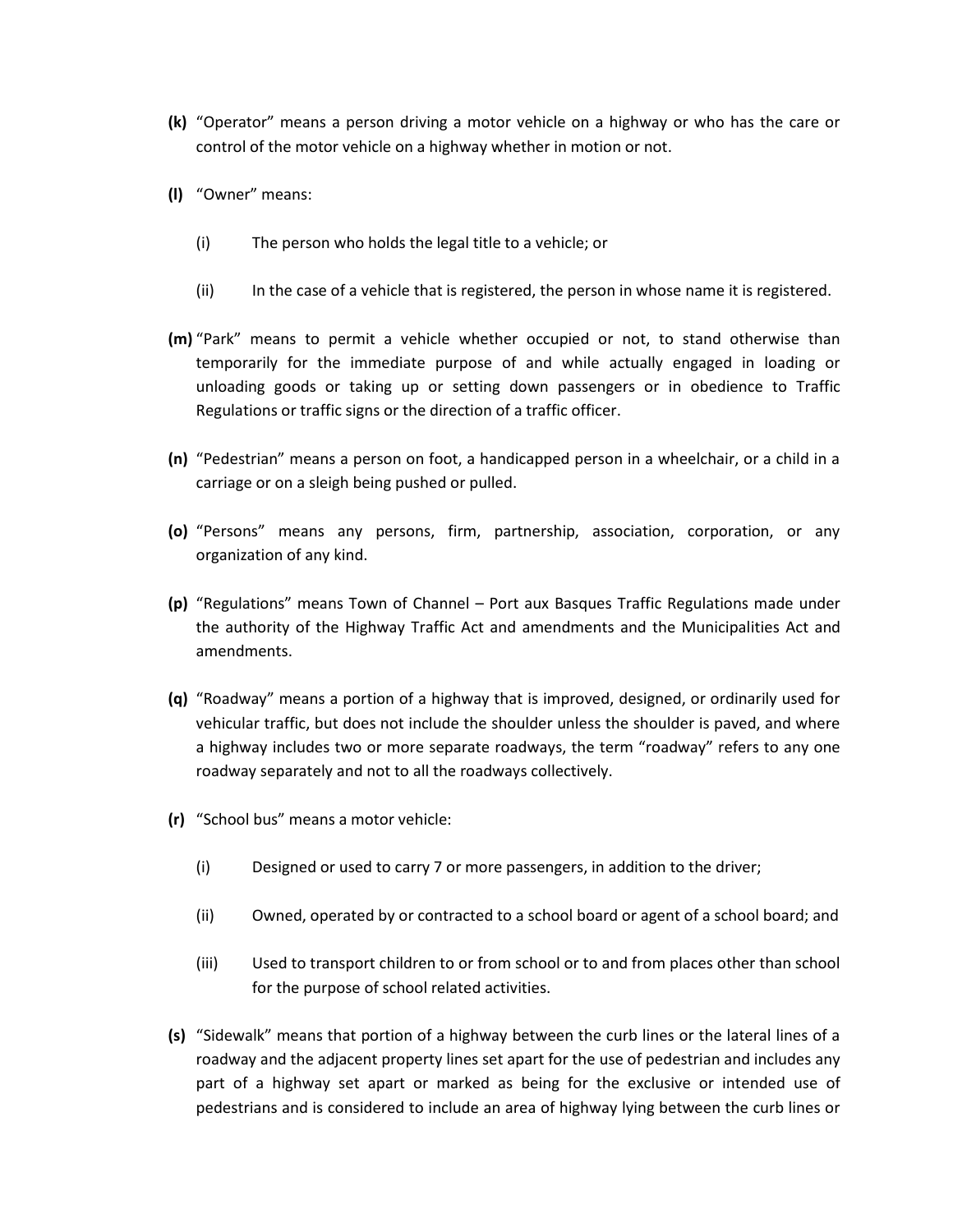the lateral lines of a roadway and that portion of a highway set apart for the use of pedestrians.

- **(t)** "Stop" when required means the complete cessation of movement.
- **(u)** "Stop" or "Stand" when prohibited means any stopping or standing of a vehicle whether occupied or not except when necessary to avoid conflict with other traffic or in compliance with the direction of a traffic officer or traffic control device or signal.
- **(v)** "Town" means the Town of Channel Port aux Basques.
- **(w)** "Traffic" includes vehicles, pedestrians and animals while using a highway for the purpose of travel.
- **(x)** "Traffic Officer" means any person appointed by Council to enforce these Regulations, including a Municipal Enforcement Officer.
- **(y)** "Traffic Sign" includes all traffic control signals, warning sign posts, direction posts, signs, lines, marks or other devices for the guidance or persons using highways.
- **(z)** "Vehicle" means a device in, upon or by which a person or property may be transported or driven upon a highway.

## **3. COUNCIL AUTHORITY**

- (a) The Council may cause or permit traffic lights or signs to be placed on or near any highway within the limits of the Town.
- (b) **T**raffic lights or signs erected or authorized under subsection (1) of these Regulations may be signs for any of the following purposes:
	- (i) To regulate the movement of traffic;
	- (ii) To indicate the route to be followed by traffic;
	- (iii) To restrict or prohibit the use of any part of any highway; other than a main highway designated as such by the Minister of Transportation and Works, within the limits of the Town;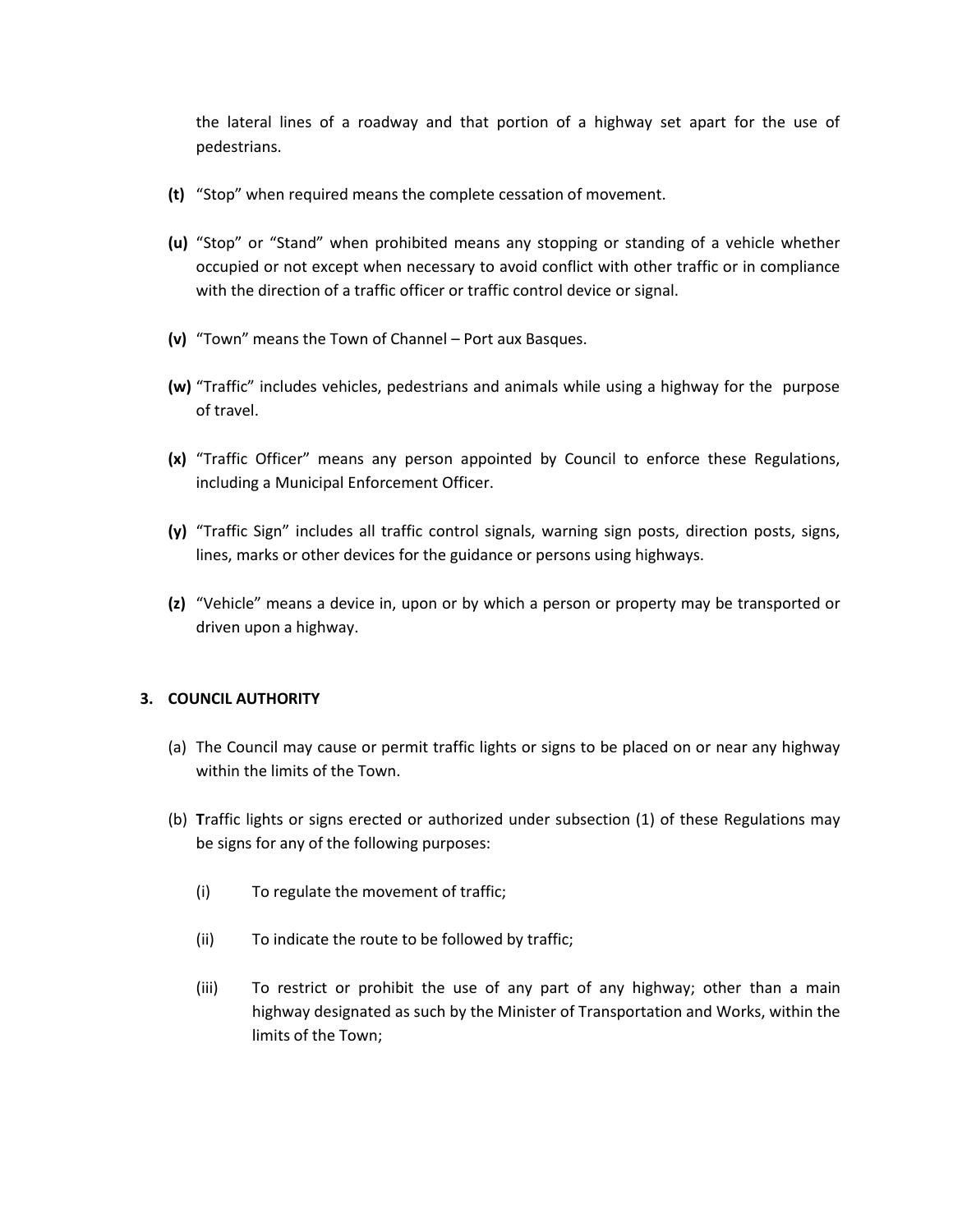- (iv) To indicate the maximum speed limits in any area or on any part of any highway within the limits of the Town, so that vehicles driven in excess of such speed shall be taken to have failed to conform to the indication given by the sign;
- (v) To restrict or prohibit the parking of vehicles in any area or on any part of any highway within the limits of the Town;
- (vi) To restrict or prohibit temporarily the use of any highway, other than a main highway designated as such by the Minister of Transportation and Works, or any part of any highway within the limits of the Town, whenever, owing to the likelihood of danger to the public or serious damage to the highway, it appears to the Council to be necessary; and to limit the loads of vehicles owing to the condition of the highway if the Council deems it necessary, provided that the traffic lights or signs shall not apply to any person granted a permit in writing by the Council to use the highway in case of an emergency;
- (vii) To warn users of the highway of the need for special caution;
- (viii) To convey information to users of the highway within the limits of the Town;
- (ix) To set out proper pedestrian crossing on any highway within the limits of the town; and
- (x) To restrict or reserve specific parking spaces for the sole use of disabled person.
- (c) Any person who fails to comply with the directions, restrictions, prohibitions, or warnings given by traffic lights or signs erected in accordance with these Regulations shall be guilty of an offence against these Regulations.

## **4. PARKING OFFENCES**

- (a) No person shall stop, stand or park a vehicle on a highway so that the vehicle or any part of it is:
	- (i) On a sidewalk or an area generally used by or intended for use by pedestrians;
	- (ii) In front of a public or private driveway or in front of an authorized loading door designated as such:
	- (iii) Within 6 meters of an intersection;
	- (iv) Within 5 metres of a fire hydrant;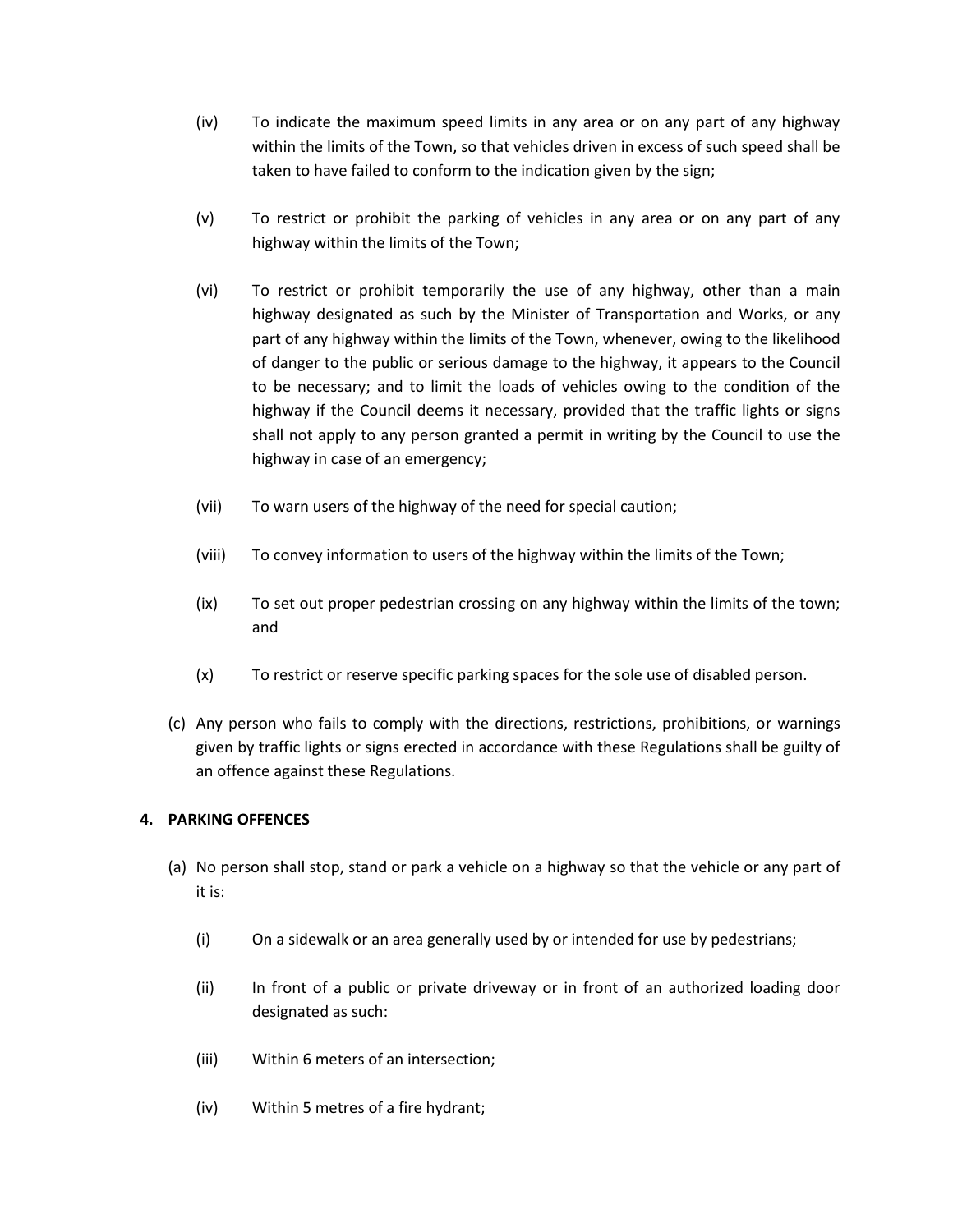- (v) Within a crosswalk
- (vi) Within 6 metres of the approach side of a crosswalk;
- (vii) Within 8 metres upon the approach to any flashing beacon, stop sign, or trafficcontrol sign or signal located at any side of a roadway;
- (viii) Within 6 metres either side of the entrance to or exit from a hotel, church, school, public meeting place, theatre, dance hall or playground;
- (ix) Within a distance of 20 metres from a bus stop erected under these Regulations, except where otherwise provided by a sign erected under these Regulations;
- (x) Within 6 metres of a driveway entrance to a fire station;
- (xi) Alongside or opposite a street excavation or obstruction when stopping, standing or parking obstructs traffic;
- (xii) In a place in contravention of a traffic control device that gives notice that stopping, standing or parking is there prohibited or restricted;
- (xiii) Parked on the left side of the highway in the direction it is heading, excepting where such parking is designated by proper signs erected by Council;
- (xiv) Within 150 metres of any site where a fire is in progress unless permission has been obtained from a police constable, excepting a fire engine, ambulance, clergy car, police car, medical doctor's car or nurse's car;
- (xv) Parked in such a manner as to interfere with, hinder or obstruct the normal flow of traffic;
- (xvi) Parked on highway property between the curb or edge or the roadway and the boundary line of the highway;
- (xvii) On any property classified as an easement or upon which Council grants a permit;
- (xviii) For the purpose of displaying the vehicle for sale;
- (xix) For the purpose of washing, greasing or repairing the vehicle, expect for such repairs as have been necessitated by an emergency;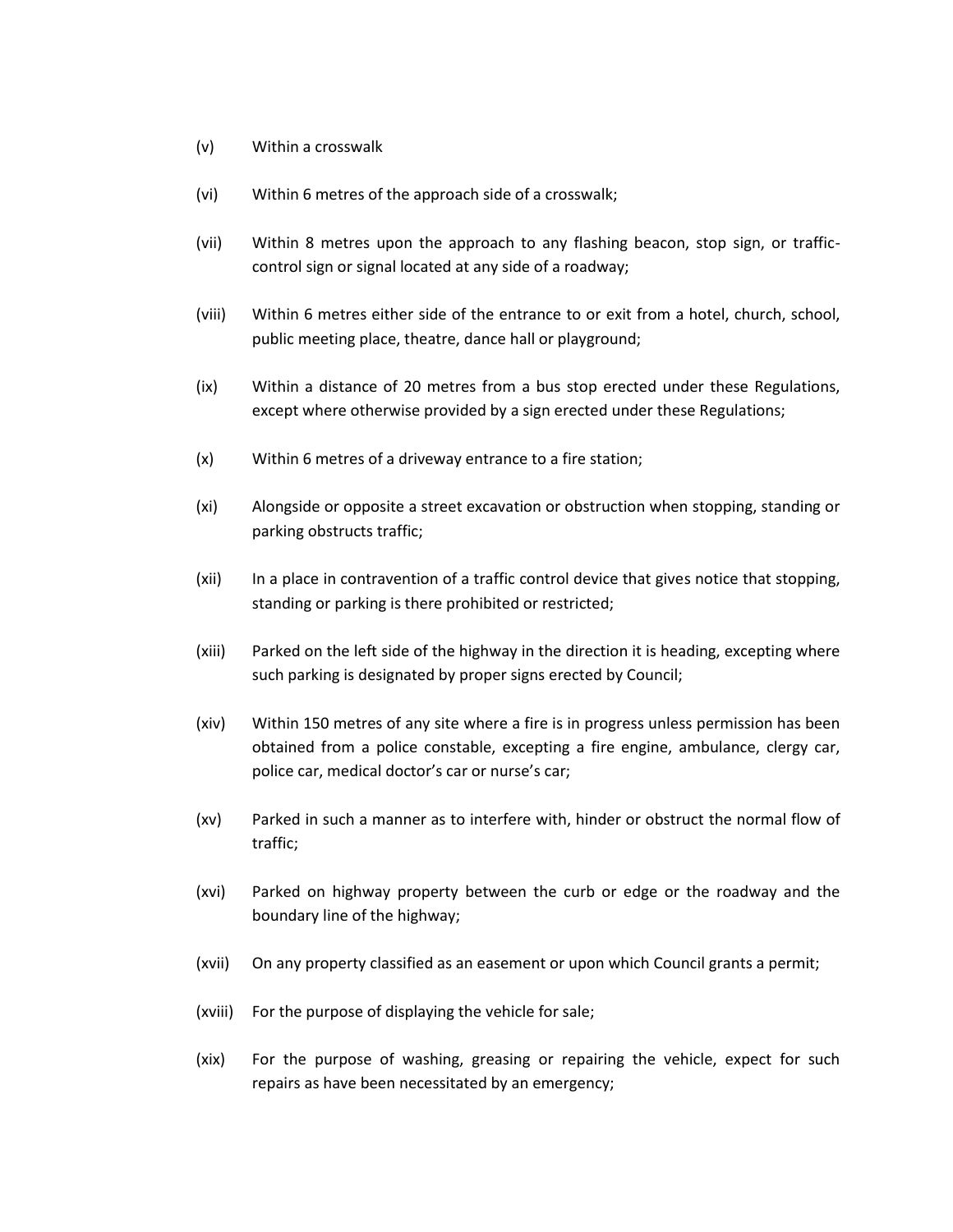- (xx) Parked in an area designated as a parking space for disabled persons only.
- (b) No person shall double park any motor vehicle on any highway within the limits of the Town.
- (c) No person shall park or stop any vehicle on any roadway unless on the right hand side of the roadway having regard to the direction in which the vehicle was proceeding with the right front and rear wheels parallel to and not more than thirty (30) centimeters from the curb where there is a raised curb, or where there is no curb or a rolled curb, with the right front and rear wheels parallel to and as near the right hand limit of the roadway as is practical without stopping or parking over a sidewalk or footpath or over any part of the road where grass is grown or which is not intended for the use of vehicles.
- (d) No person shall stand, stop or park or drive a vehicle upon any highway or public area within the Town in contravention to any signs that may be posted by Council.

## **5. COMMERCIAL VEHICLES OFFENCES**

- (a) The Council is hereby authorized to determine and designate these streets in the Town, which shall be used by commercial motor vehicles.
- (b) These Regulations shall not prohibit:
	- (i) The operation of commercial motor vehicles upon any street where necessary to the conduct of business at a destination point, provided that streets upon which such traffic is permitted are used until reaching the intersection nearest the destination point;
	- (ii) The operation of an emergency vehicle upon any street in the Town;
	- (iii) The operation of commercial motor vehicle owned or operated by the Town, Public Utilities or any contractor engaged in the repair, delivery of materials, maintenance or construction of streets, street improvements, or street utilities within the Town of Channel – Port aux Basques; or
	- (iv) The operation of commercial motor vehicles upon any officially established detour in the Town of Channel – Port aux Basques.
- (c) No person shall park any commercial motor vehicle in any residential zone in the Town of Channel – Port aux Basques,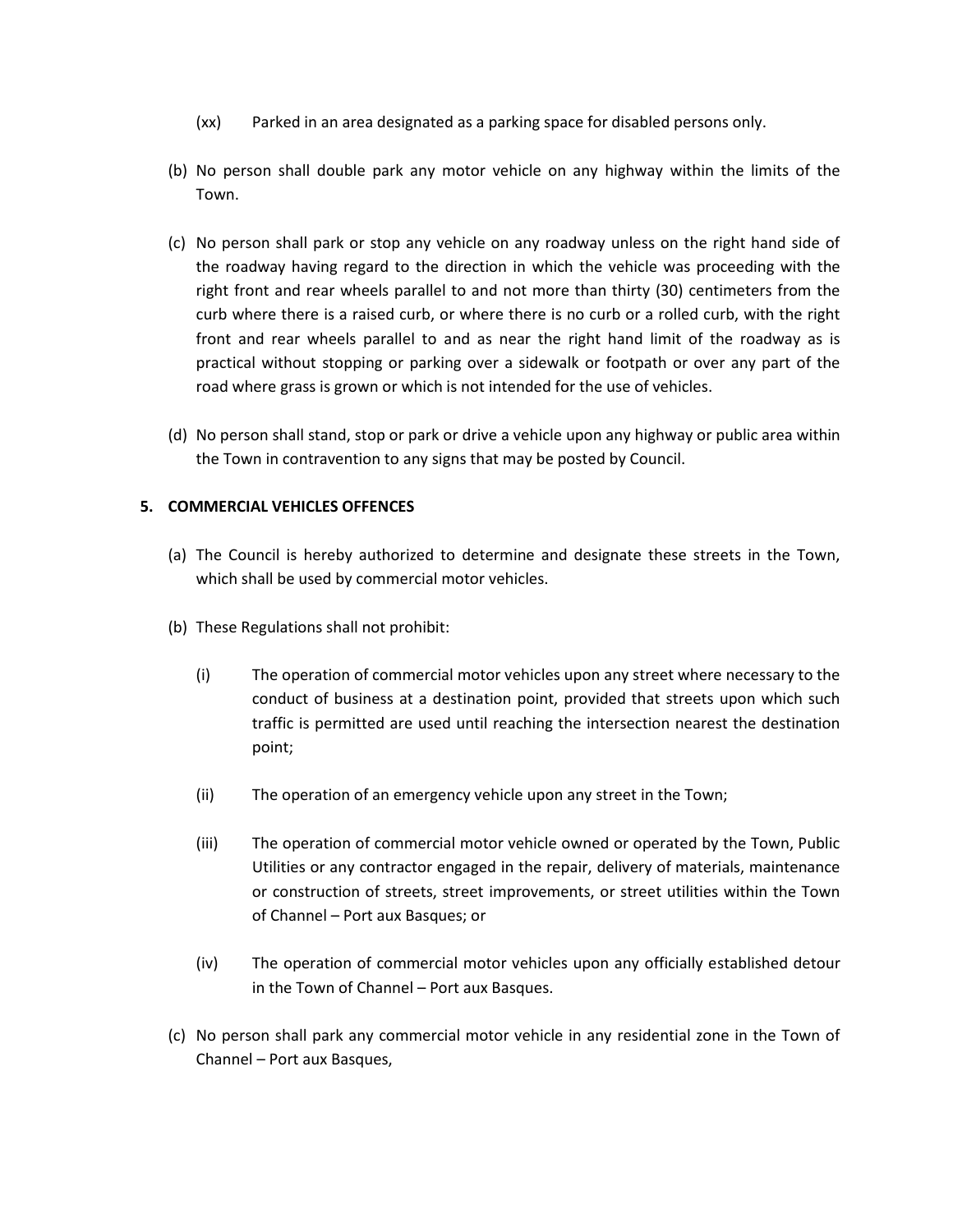- (d) An application for a permit to park any commercial motor vehicle in any residential zone shall be made to the Council in such form as prescribed by the Council and every applicant for a permit shall furnish with the application such information as Council may require.
- (e) The Council shall attach to the permit such conditions as it deems fit for the parking of any commercial motor vehicle in a residential zone and may permit parking for such limited time as it deems fit.
- (f) The driver of a commercial vehicle loading or unloading freight within the Town shall, if possible, place such vehicle off the highway into some private parking space; where no alternative loading or unloading point exists, place such vehicles as near as possible to the curb or side of the highway and load or unload as quickly as possible as to excessively hinder or obstruct the normal flow of traffic either vehicular or pedestrian.

# **6. OTHER LIMITATIONS**

- (a) No structure, object or vehicle, other than a vehicle licensed under the Highway Traffic Act, shall move over a highway or bridge, within the Town except with the written approval of Council.
- (b) Notwithstanding subsection (1), no vehicle that is propelled over tracks or other device, other than tires, shall move over a highway or bridge, within the Town except with the written approval of Council.

## **7. ABANDONED VEHICLES**

- (a) When a vehicle:
	- (i) Is standing, stopped or parked upon a highway within the Town limits or bridge in such a position that it may:
		- (1) Interfere with the pedestrian or vehicular traffic;
		- (2) Constitute a hindrance to the maintenance, repair or improvement thereof;
		- (3) Hinder or impede the ploughing of or removal of snow or ice therefrom; or
		- (4) Hinder or impede the carrying out of any undertaking of the Council; or
	- (ii) Has been apparently abandoned upon a highway within the Town limits, sidewalk or bridge for longer than twenty-four (24) hours; or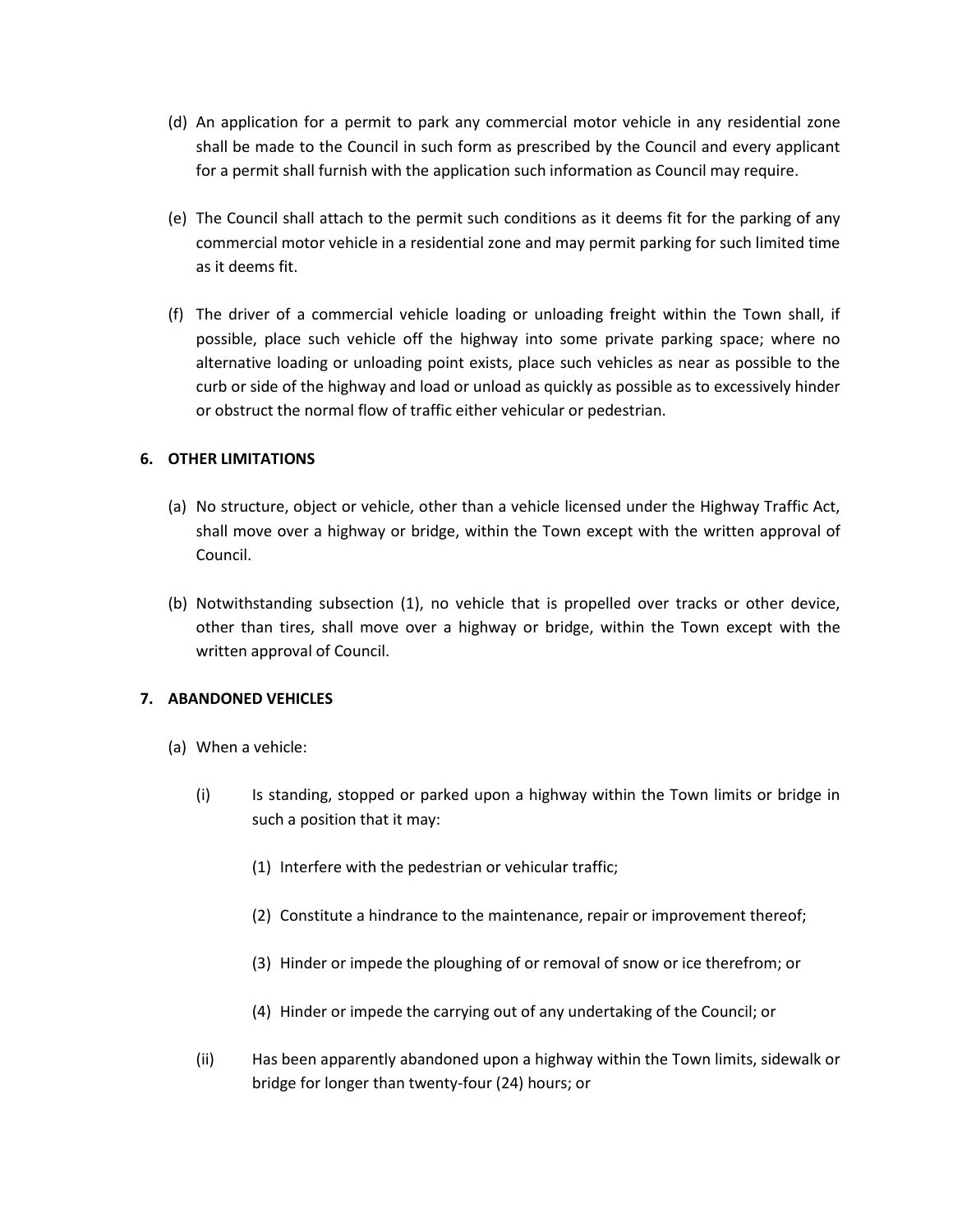(iii) Has been left unattended upon any highway within the Town limits, sidewalk or bridge in contravention of these Regulations,

the Council or any person authorized for the purpose by the Council may remove that vehicle, at the owner's risk and expense, to a place selected by the Council or person so authorized.

- (b) The Council may dispose of any vehicle removed and stored under these Regulations, by Public Sale or Auction, if the vehicle is not claimed within ninety (90) days of removal and storage.
- (c) Prior to the return of the vehicle to its owner, the owner shall pay the costs of its removal and storage as determined by the Council and where such costs are not paid by the owner, the Council may sell the vehicle on Public Sale or Auction to satisfy such costs upon notice to the owner, including the costs, if any, of or incidental to the Public Sale or Auction.

## **8. ANTI LITTER OFFENCES**

- (a) A person shall not throw or deposit or cause to be thrown, deposited or left on a highway, glass, nails, tacks, scraps of metal or other material which may injure tires of vehicles or rubbish, or refuse or waste.
- (b) A person who removes a wrecked or damaged vehicle from a highway shall remove glass or any injurious substance or thing dropped upon the highway from the vehicle.
- (c) No person shall place any object or structure (including objects or structures used for street sports, on any street which interferes with the flow of traffic. Any object or structure so placed may be removed by any person authorized by Council, at the owner's expense.

## **9. OFFENCE**

Notwithstanding the Summary Proceedings Act, any person who violates any of the provisions of these Regulations, shall be guilty of an offence and shall be liable on summary conviction to a fine of not more than the maximum amount of \$100.00 and not less than the minimum amount of \$30.00.

## **10. REPEAL OF PREVIOUS REGULATIONS AND AMENDMENTS**

All previous Town of Channel – Port aux Basques Traffic Regulations and amendments are repealed.